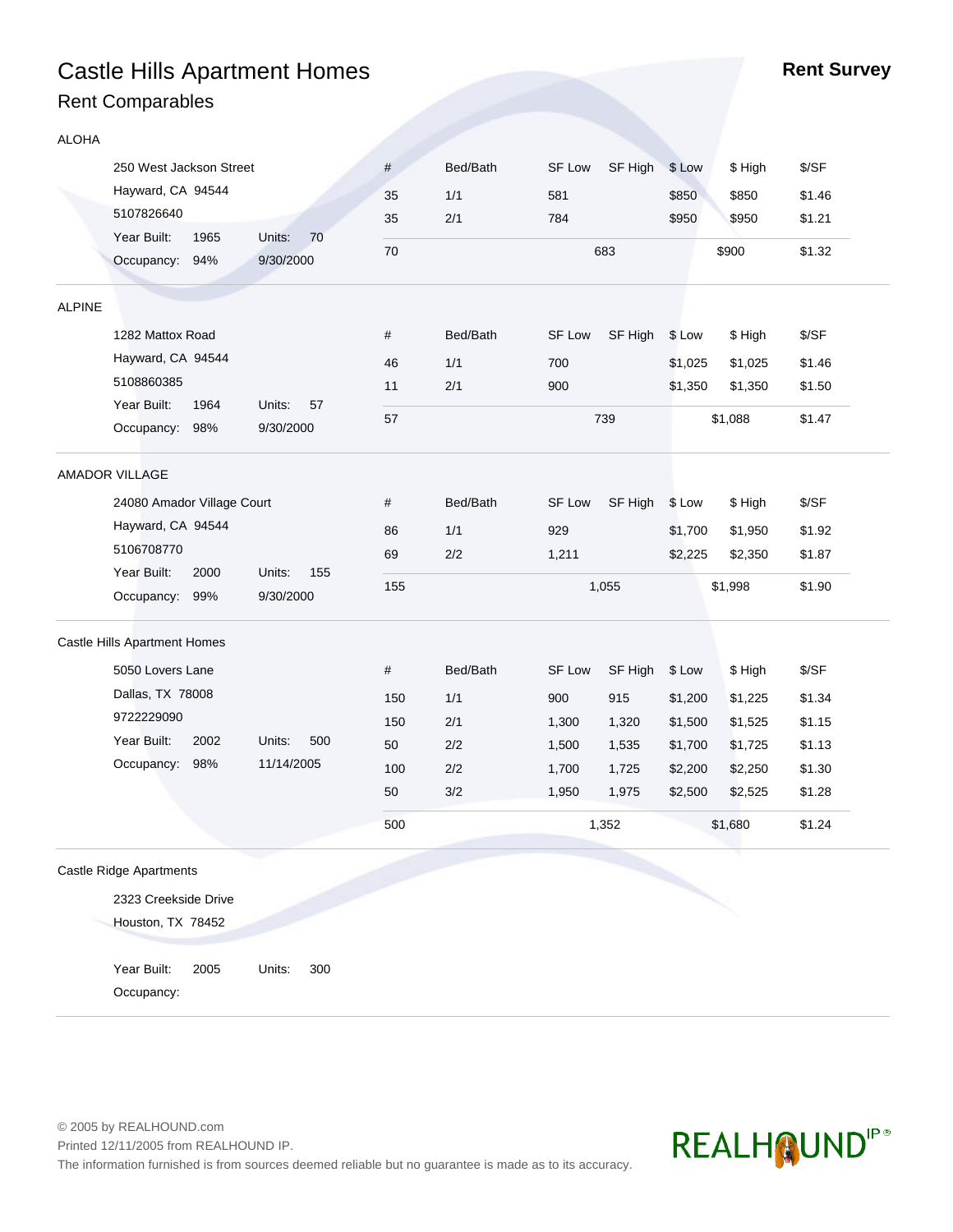# COURTYARD

Occupancy:

| 24050 Silva Avenue   |               | #    | Bed/Bath | <b>SF Low</b> | SF High | \$ Low  | \$ High | \$/SF  |
|----------------------|---------------|------|----------|---------------|---------|---------|---------|--------|
| Hayward, CA 94544    |               | 36   | 1/1      | 675           |         | \$1,250 | \$1,250 | \$1.85 |
| 5108861044           |               | 36   | 2/2      | 875           |         | \$1,475 | \$1,475 | \$1.69 |
| Year Built:<br>1964  | Units:<br>72  | 72   |          |               | 775     |         | \$1,363 | \$1.76 |
| Occupancy: 96%       | 9/30/2000     |      |          |               |         |         |         |        |
| CYPRESS HOUSE        |               |      |          |               |         |         |         |        |
| 24955 Cypress Avenue |               | $\#$ | Bed/Bath | SF Low        | SF High | \$ Low  | \$ High | \$/SF  |
| Hayward, CA 94544    |               | 46   | 1/1      | 477           |         | \$825   | \$850   | \$1.75 |
| 5107329432           |               | 8    | 2/1      | 750           |         | \$925   | \$925   | \$1.23 |
| Year Built:<br>1964  | Units:<br>58  | 4    | 2/1      | 800           |         | \$950   | \$950   | \$1.19 |
| Occupancy: 100%      | 9/30/2000     | 58   |          |               | 537     |         | \$854   | \$1.59 |
| DORCHESTER HOUSE     |               |      |          |               |         |         |         |        |
| 24663 Amador Avenue  |               | #    | Bed/Bath | SF Low        | SF High | \$ Low  | \$ High | \$/SF  |
| Hayward, CA 94544    |               | 49   | 1/1      | 525           |         | \$950   | \$950   | \$1.81 |
| 5107838599           |               | 19   | 2/1      | 735           |         | \$1,050 | \$1,050 | \$1.43 |
| Year Built:<br>1961  | Units:<br>68  | 68   |          |               | 584     |         |         | \$1.68 |
| Occupancy: 100%      | 9/30/2000     |      |          |               |         |         | \$978   |        |
| <b>HILL PARK</b>     |               |      |          |               |         |         |         |        |
| 24660 Amador Street  |               | #    | Bed/Bath | SF Low        | SF High | \$ Low  | \$ High | \$/SF  |
| Hayward, CA 94544    |               | 70   | 1/1      | 555           |         | \$650   | \$650   | \$1.17 |
| 5107837900           |               | 35   | 1/1      | 570           |         | \$700   | \$725   | \$1.24 |
| Year Built:<br>1965  | Units:<br>142 | 20   | 2/1      | 740           |         | \$825   | \$825   | \$1.11 |
| Occupancy: 100%      | 9/30/2000     | 17   | 2/1.5    | 772           |         | \$875   | \$890   | \$1.14 |
|                      |               | 142  |          |               | 611     |         | \$717   | \$1.17 |
| Irvine Office Park   |               |      |          |               |         |         |         |        |
| 2323 Culver Drive    |               |      |          |               |         |         |         |        |
| Irvine, CA 92606     |               |      |          |               |         |         |         |        |
| 9492334545           |               |      |          |               |         |         |         |        |
| Year Built:<br>2000  | Units:        |      |          |               |         |         |         |        |

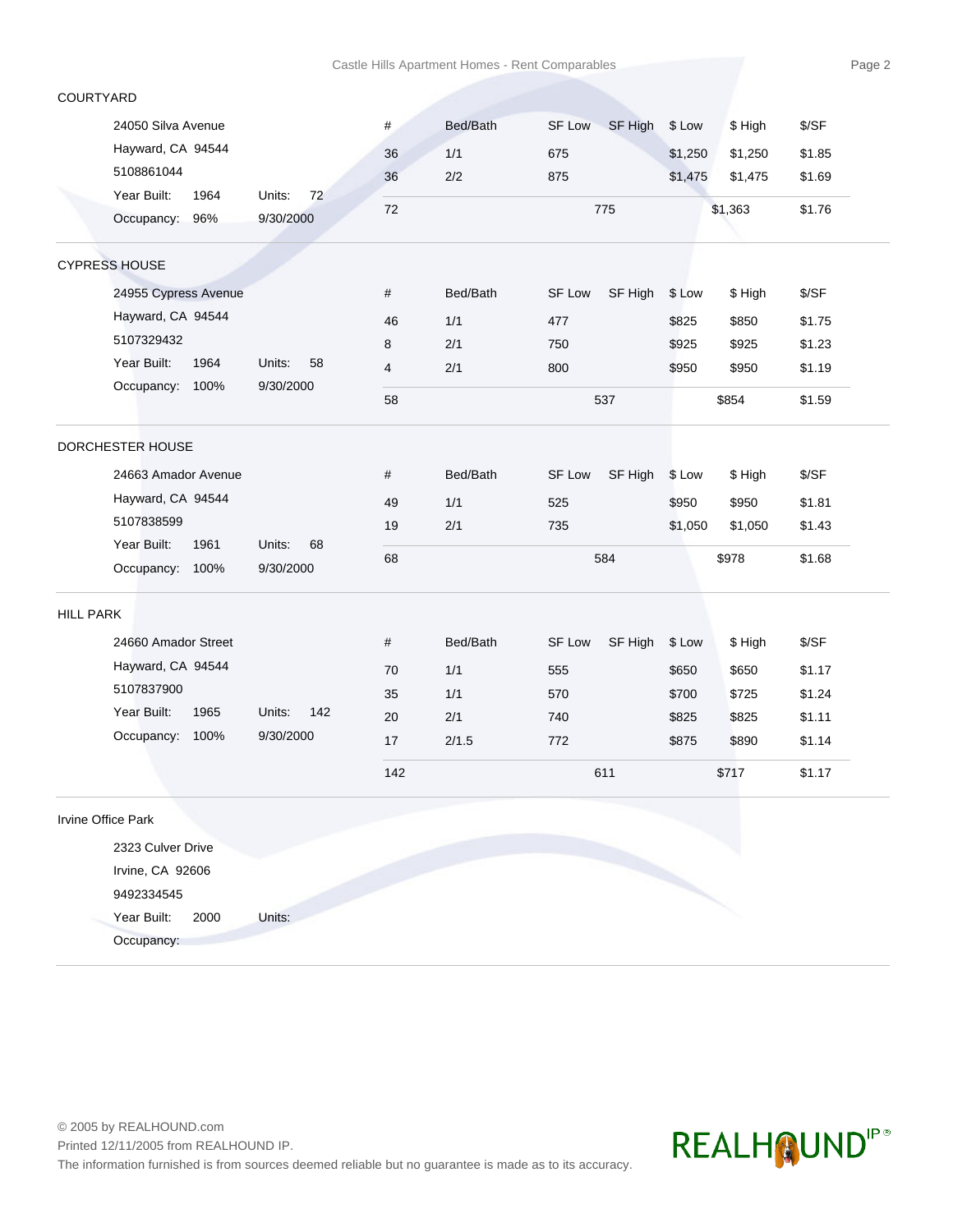# PALOMAR TERRACE

| 24650 Amador Street<br>Hayward, CA 94544<br>5107838880<br>Year Built:<br>Occupancy: |                       | 150 |          | 785                      |         | \$1,293 | \$1.65 |
|-------------------------------------------------------------------------------------|-----------------------|-----|----------|--------------------------|---------|---------|--------|
|                                                                                     |                       | 10  | 3/2      | 1.150                    | \$1,650 | \$1,650 | \$1.43 |
|                                                                                     |                       | 15  | 3/1.5    | 950                      | \$1,565 | \$1,565 | \$1.65 |
|                                                                                     | 98%<br>9/30/2000      | 25  | 2/2      | 900                      | \$1,325 | \$1,325 | \$1.47 |
|                                                                                     | Units:<br>1965<br>150 | 30  | 2/1.5    | 772                      | \$1,295 | \$1,295 | \$1.68 |
|                                                                                     |                       | 40  | 2/1      | 740                      | \$1,255 | \$1,295 | \$1.71 |
|                                                                                     |                       | 30  | 1/1      | 560                      | \$1,015 | \$1,100 | \$1.86 |
|                                                                                     |                       | #   | Bed/Bath | SF High<br><b>SF Low</b> | \$ Low  | \$ High | \$/SF  |

#### PARK MANOR

| 24200 Silva Avenue |      |           |     | #  | Bed/Bath | SF Low | SF High \$ Low |       | \$ Hiah | \$/SF  |
|--------------------|------|-----------|-----|----|----------|--------|----------------|-------|---------|--------|
| Hayward, CA 94544  |      |           |     | 80 | 2/1      | 820    |                | \$875 | \$895   | \$1.08 |
| 5108861626         |      |           |     |    |          |        |                |       |         |        |
| Year Built:        | 1960 | Units:    | -80 | 80 |          |        | 820            |       | \$882   | \$1.08 |
| Occupancy:         | 100% | 9/30/2000 |     |    |          |        |                |       |         |        |

### PARKMEAD

| 24900 Santa Clara Street                                               | #  | Bed/Bath | SF Low | SF High \$ Low |  | \$ High | \$/SF  |
|------------------------------------------------------------------------|----|----------|--------|----------------|--|---------|--------|
| Hayward, CA 94544                                                      | 40 | 1/1      | 675    |                |  | \$955   | \$1.41 |
| 5107832913                                                             | 40 | 2/1      | 890    |                |  | \$1.170 | \$1.25 |
| Year Built:<br>1962<br>Units:<br>-80<br>9/30/2000<br>98%<br>Occupancy: | 80 |          |        | 783            |  | \$1,033 | \$1.32 |

# PEPPER TREE

| 25355 Cypress Avenue |              | #  | Bed/Bath | SF High \$ Low<br>SF Low | \$ High            | \$/SF  |
|----------------------|--------------|----|----------|--------------------------|--------------------|--------|
| Hayward, CA 94544    |              | 50 | 1/1      | 775                      | \$950<br>\$950     | \$1.23 |
| 5107858181           |              | 13 | 2/2      | 875                      | \$1,250<br>\$1.250 | \$1.43 |
| Year Built:<br>1973  | Units:<br>63 |    |          |                          |                    | \$1.27 |
| 95%<br>Occupancy:    | 9/30/2000    | 63 |          | 796                      | \$1,012            |        |

#### PINNACLE CITY CENTER

|                      |      |           |     | 192 |          |        | 904            |         | \$1,885 | \$2.09 |
|----------------------|------|-----------|-----|-----|----------|--------|----------------|---------|---------|--------|
| Occupancy:           | 98%  | 9/30/2000 |     | 20  | 3/2      | 1,255  |                | \$2,370 | \$2,525 | \$1.93 |
| Year Built:          | 1999 | Units:    | 192 | 82  | 2/2      | 1.040  |                | \$1,920 | \$2,255 | \$1.95 |
| 5107284818           |      |           |     | 78  | 1/1      | 740    |                | \$1,620 | \$1,790 | \$2.27 |
| Hayward, CA 94544    |      |           |     | 12  | 0/1      | 458    |                | \$1,300 | \$1,435 | \$2.94 |
| 22800 Meridian Drive |      |           |     | #   | Bed/Bath | SF Low | SF High \$ Low |         | \$ High | \$/SF  |
|                      |      |           |     |     |          |        |                |         |         |        |